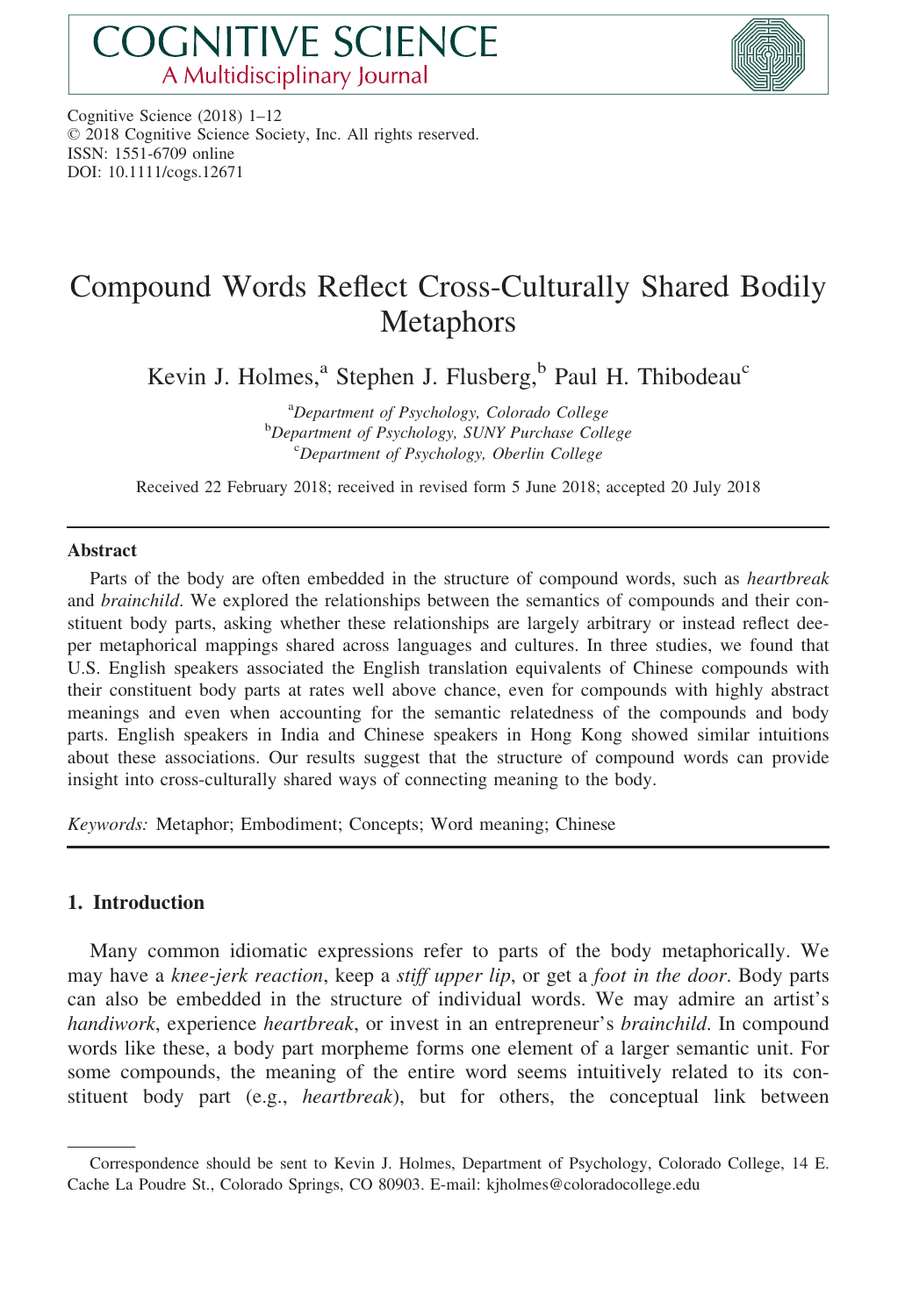compound and body part, if any, is less obvious. For example, the meaning of browbeat (to intimidate or coerce) does not seem related to the body part brow; although a connection might be imagined (e.g., representing coercion as physically striking someone's brow), its validity could well be illusory (Keysar & Bly, 1995).

Beyond isolated examples, what is the more general relationship between compounds and their constituent body parts in a given language? On one hand, the inclusion of specific body parts in compounds may be largely arbitrary—perhaps a relic of idiosyncratic mental associations held by past speakers, but little more than "dead metaphors" in the minds of current ones (Pinker, 2007). On the other hand, the concepts denoted by compounds may be metaphorically related to their constituent body parts even in current speakers' minds, reflecting deeper patterns of thinking shared across speakers of different languages and cultures (Kövecses, 2005; Yu, 2008). To distinguish these possibilities, we examined U.S. English speakers' intuitions about associations between concepts and body parts derived from compounds in an unfamiliar language: Chinese. We also compared these intuitions to those of people from other linguistic and cultural backgrounds, including native Chinese speakers and English speakers in another culture  $(India)^1$ 

#### 1.1. Bodily metaphors or arbitrary associations?

Across languages, the body serves as a rich source domain for metaphorically structuring many abstract concepts, including government (e.g., "the *long arm* of the law"), self-control (e.g., "get a  $grip$ "), thinking (e.g., "these ideas are hard to swallow"), and emotion (e.g., "she has *cold feet*"; Gibbs, 1994; Lakoff & Johnson, 1999). Research on historical patterns of semantic change suggests that the meanings of body part words become more abstract over time, yet remain metaphorically related to their original physical meanings. For example, the English word heart, which initially referred only to the bodily organ and its physical functions, later came to be used metaphorically to describe emotions such as love, excitement, and fear that can affect the heart's bloodpumping (e.g., "my heart leaps for you"; Sweetser, 1991). Cognitive linguists have observed both similarities and differences across languages in the body's role as a metaphorical source domain, suggesting that universal embodied experiences may be filtered through the lens of culture to generate a wide range of conceptual metaphors (Kövecses, 2005; Yu, 2008).

At first glance, compound words containing body part morphemes might seem to express bodily metaphors that are cross-culturally shared. For example, the word *brain*child could be said to convey the ingenuity of one's idea by linking this concept to the brain, the seat of intelligence in many cultures (and in the cognitive sciences). However, this metaphorical analysis of the word's structure may not reflect the actual mental representation of the concept to which the word refers. Instead, it may simply represent a post hoc attempt to explain why *brain* (and not any other body part) appears in the compound —a kind of just-so story (Keysar & Bly, 1995; Murphy, 1996). A similar critique may be levied at any claim about conceptual representation that rests solely on observations of linguistic patterns (Casasanto, 2009).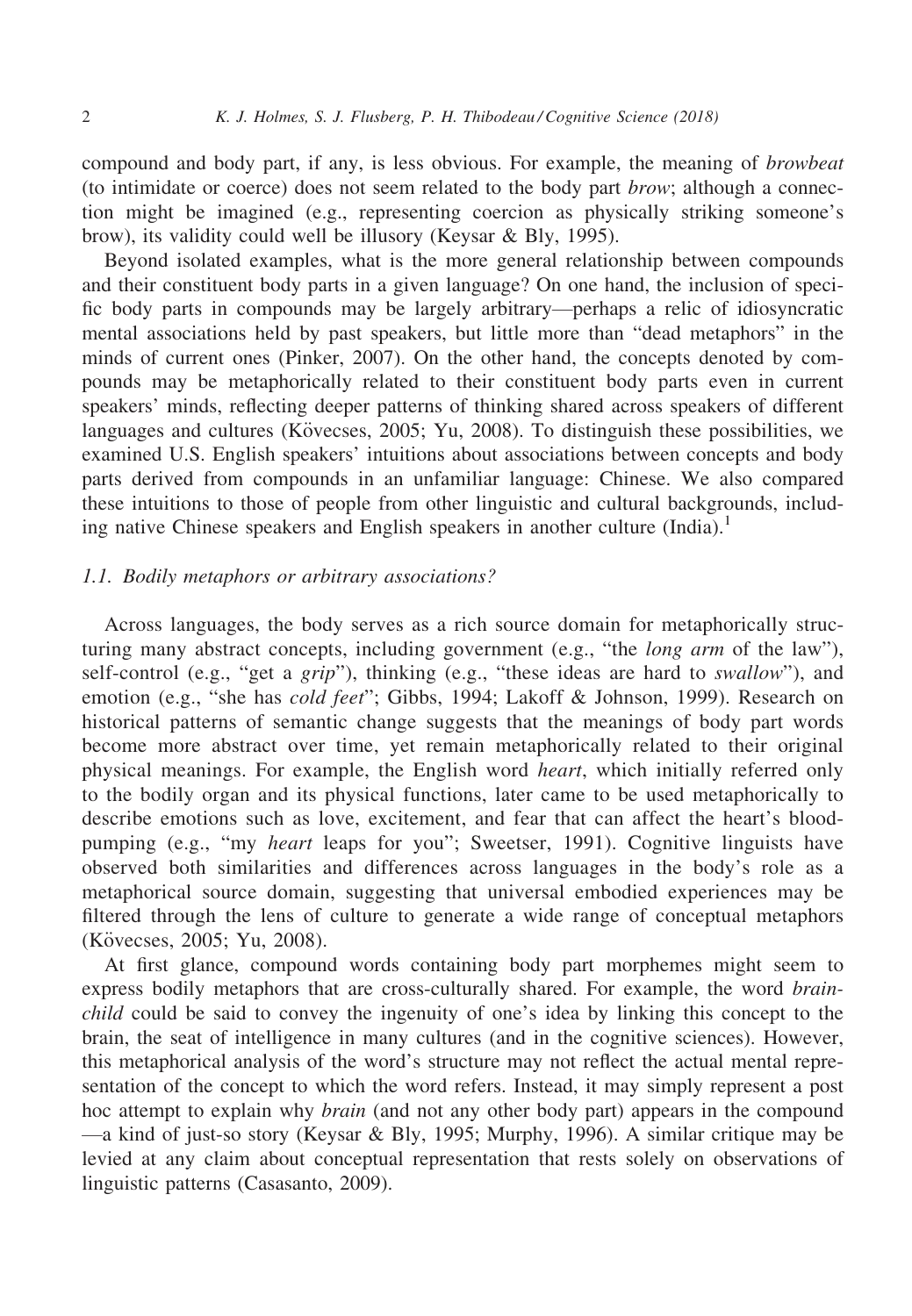To address this concern, cognitive scientists have gathered evidence showing that linguistic patterns are mirrored by corresponding patterns in nonlinguistic thinking. One approach is to show that people's behavior in nonlinguistic tasks converges with linguistic patterns. For example, several studies have revealed that people implicitly associate emotional valence with vertical space when processing nonlinguistic stimuli (such as pictures or locations on a map) in a manner consistent with linguistic metaphors for valence (e.g., "she's high on life, but he's down in the dumps"; Brunyé, Gardony, Mahoney, & Taylor, 2012; Crawford, Margolies, Drake, & Murphy, 2006; Flusberg, Shapiro, Collister, & Thibodeau, 2016). Such findings suggest that the linguistic expressions are not merely dead metaphors, but rather reflect active metaphorical representations in nonlinguistic thought.

Another approach is to show that people's processing of stimuli presented in one language corresponds to patterns of thinking suggested by another language. For example, in one study (Boroditsky, Schmidt, & Phillips, 2003), speakers of grammatical gender languages (Spanish and German) showed better memory for object names paired with proper names (e.g., apple-Patrick) when the gender of the proper name matched the grammatical gender of the object name in participants' native language—even though they were tested in English, which lacks grammatical gender. This cross-linguistic method goes beyond purely linguistic analyses by showing that people think in ways that align with the structure of a particular language even when not using that language.

We adapted the latter approach to investigate whether compound words express (a) deep-seated bodily metaphors shared across cultures, or (b) arbitrary or culture-specific associations between concepts and body parts. Unlike the grammatical gender work, in which the linguistic patterns of interest (object–gender associations) came from participants' native language (Boroditsky et al., 2003), we investigated whether people's intuitions about concept-body part associations align with the actual associations found in the compounds of an unfamiliar language spoken in a different culture. A substantial degree of alignment would suggest that the attested associations are not arbitrary or culture-specific, but rather reflect metaphorical mappings shared across languages and cultures.

In three studies, we examined which body parts native English speakers in the United States associate with words and phrases whose translation equivalents in Chinese were compounds containing body part morphemes. Chinese is a highly analytic language with morphemes that are unbound and relatively transparent in meaning (Packard, 2000). However, as in English, the meaning of a Chinese compound is not always obvious from the meanings of its constituents (e.g., *xincai* (心裁) translates to "idea," yet its individual morphemes mean "heart" and "cut").

If compounds and their constituent body parts are related arbitrarily or based on culture-specific concepts, Chinese-naïve English speakers should be no more likely to associ-ate the meanings of Chinese compounds (translated into English) with their constituent body parts than with any other body part. However, if the relationships between compounds and their constituent body parts reflect shared bodily metaphors, Chinese-naïve English speakers should associate the meanings of Chinese compounds with their constituent body parts at above-chance rates. To preview, our first two studies support the latter prediction.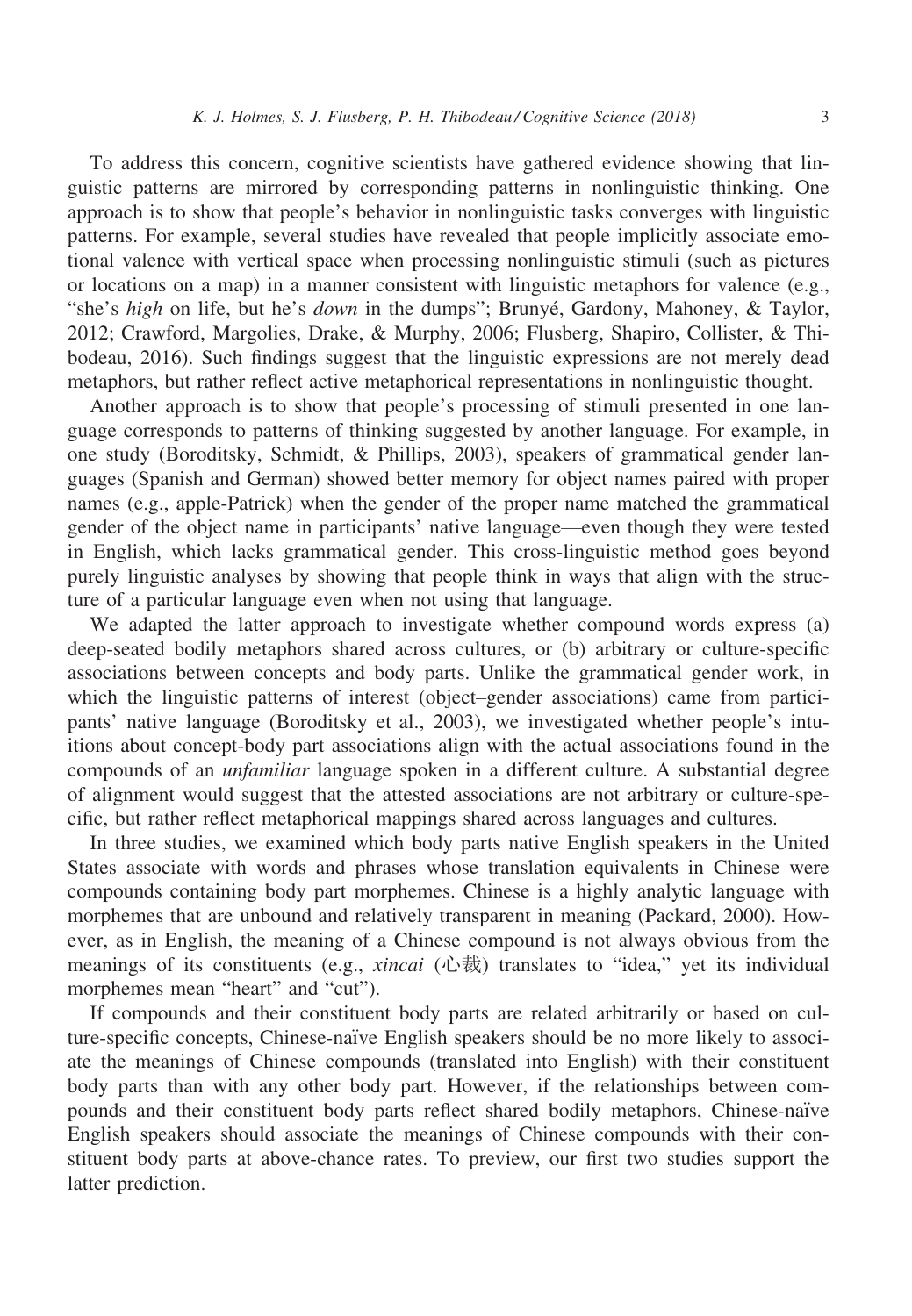In our final study, we sought further evidence that the bodily metaphors expressed in compounds are cross-culturally shared, and not specific to U.S. English speakers. To do this, we compared U.S. English speakers' intuitions about concept-body part associations to those of native Chinese speakers in Hong Kong and of English speakers in India. If the bodily metaphors encoded in Chinese compounds are truly cross-culturally shared, all groups should associate the meanings of the compounds with their constituent body parts at abovechance rates, and comparably across groups. Our results support this prediction as well.

## 2. Study 1

In our first study, U.S. English speakers were asked simply to name the body part most closely associated with a given word or phrase, which (unbeknownst to them) was translated from a Chinese compound. We used this free-response method to examine the extent to which people's spontaneous concept–body part associations match those encoded in an unfamiliar language's compounds.

## 2.1. Method

#### 2.1.1. Participants

Fifty English-speaking U.S. adults (46% female;  $M_{\text{age}}$ : 35) were recruited from Amazon Mechanical Turk (Buhrmester, Kwang, & Gosling, 2011). None reported knowledge of Chinese. Sample sizes in all of our studies were chosen to ensure reliable point estimates of the proportion of English words and phrases for which participants generated (Study 1) or selected (Studies 2–3) the body part in the corresponding Chinese compound, for comparison against chance-level response rates (Simmons, Nelson, & Simonsohn, 2011).

# 2.1.2. Materials

Using the Pleco Chinese Dictionary (developed from the widely used Oxford Concise English-Chinese Chinese-English Dictionary; [http://www.pleco.com\)](http://www.pleco.com), we selected six body part morphemes that appear frequently in Chinese words and phrases: *heart*  $(\hat{\mathcal{L}})$ , head (头), mouth (口), eye (目), hand (手), and foot (脚). For each, we reviewed a dictionary-provided list of all two-morpheme Chinese compounds containing that morpheme and selected 20 that were semantically representative of the full list (e.g., both concrete and abstract meanings, both mono- and multi-morphemic phrases when translated into English), as judged by a fluent Chinese speaker. This selection process mitigated any bias by the English-speaking experimenters to select items that were more related (metaphorically and/or semantically) to their corresponding body parts than the typical Chinese compound. The resulting 120 items are listed in Appendix S1 (all materials and data are archived at [https://osf.io/hfvn6/\)](https://osf.io/hfvn6/).

To examine possible predictors of participants' responses, two additional groups of participants rated the 120 items (presented in English) on concreteness ( $n = 49$ ) or imageability  $(n = 52)$  on a 7-point scale  $(1 = \text{highly abstract/difficult to form an image})$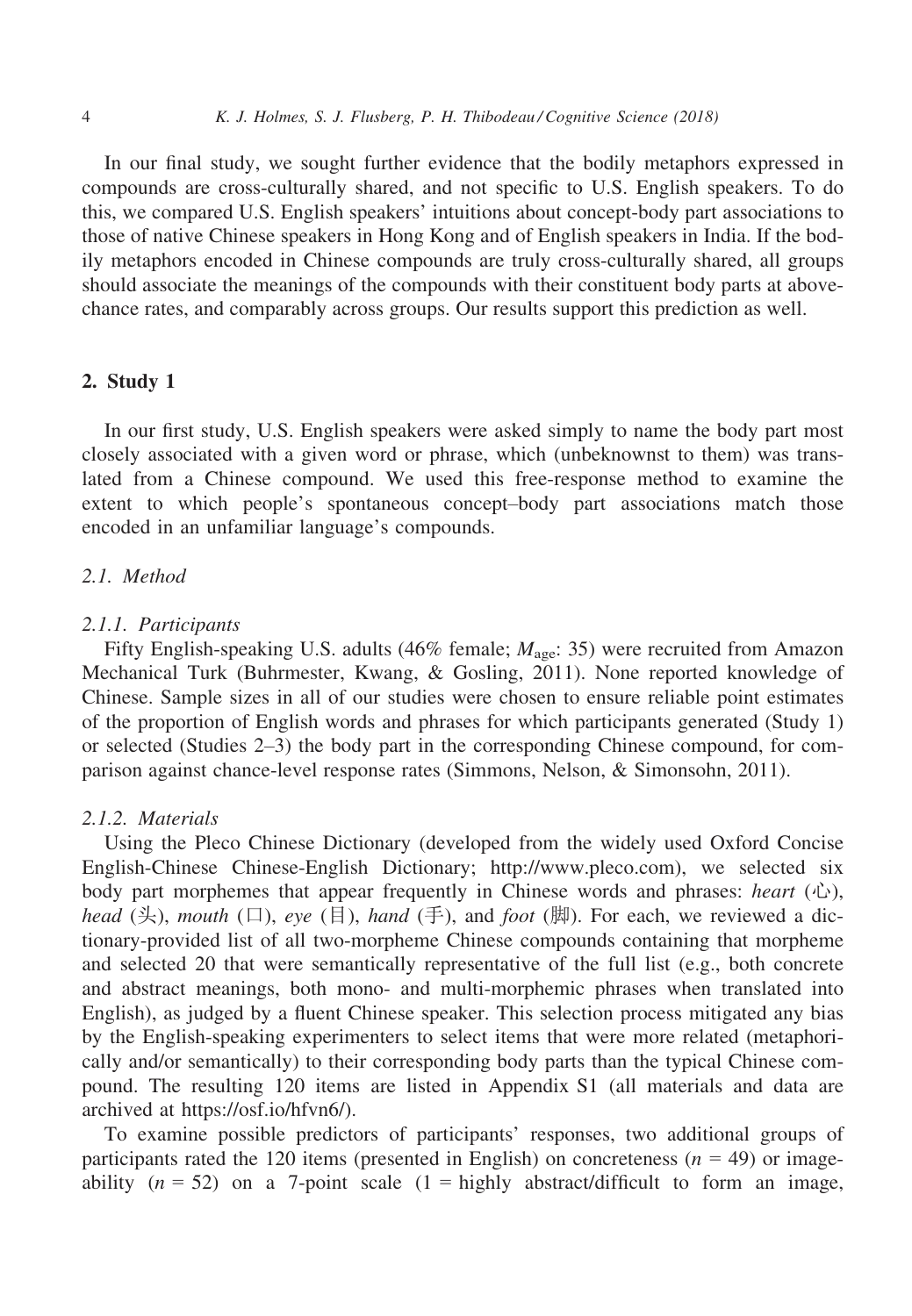7 = highly concrete/easy to form an image; Altarriba, Bauer, & Benvenuto, 1999). Because the two dimensions were highly correlated,  $r = .87$ ,  $p < .0001$ , we averaged them to generate a composite concreteness score for each item (see Appendix S1 for scores by item).

## 2.1.3. Procedure

Participants were presented with the 120 English items in a randomized order and were asked to freely generate the body part most closely associated with each one. Two examples were provided ("throwing": arm; "to love someone": heart). The instructions noted that many of the items were abstract and not obviously associated with body parts, but that participants should name the body part that seemed most intuitive or came to mind most easily.

## 2.2. Results and discussion

For each participant, we computed the proportion of *matches*: items for which the body part generated by the participant matched the one in the corresponding Chinese compound (e.g., generating "heart" for in a good mood, for which the Chinese translation xinshun (心顺)—contains the *heart* morpheme). For items with the *head* morpheme, "brain" and "mind" (which our American participants presumably believed to be in the head) were considered matches; for all other items, only the associated body part (or a plural variant; e.g., "feet") was considered a match.

Across participants, the mean proportion of matches was .24  $(SD = .07)$  and was greater than .15 for all six body part morphemes. For 65 of the 120 items (54%), the matching body part was generated by more than 15% of participants (see Appendix S1 for results by item). For 58 items (48%), the matching body part was generated more frequently than any of the other five body parts represented by our items. For 47 items (39%), the matching body part was generated more frequently than any other body part.

Across items, the proportion of matches was not correlated with the concreteness of the concepts  $(r = .01)$ , suggesting that the matching body part was no more likely to be generated for concrete items than abstract ones. Indeed, for the 40 most abstract items (1/ 3 of total), the match rate was .23, comparable to the overall mean. Thus, even some of the most abstract concepts encoded by Chinese compounds—those that do not literally involve the body (e.g., *impetus, soul*)—were spontaneously mapped by Chinese-naïve English speakers to their matching body parts in Chinese.

These results provide initial evidence that the structure of compound words reflects shared bodily metaphors rather than arbitrary associations. For a sizeable proportion of the concepts represented by our items, U.S. English speakers' freely generated body parts matched the concept-body part associations encoded in Chinese compounds. Although these results are suggestive of shared bodily metaphors, it is unclear from the freeresponse task of Study 1 whether the observed match rate was greater than expected by nonmetaphorical factors. Participants might, for example, select at random from among the relatively small number of body parts likely to be regarded as plausibly related to a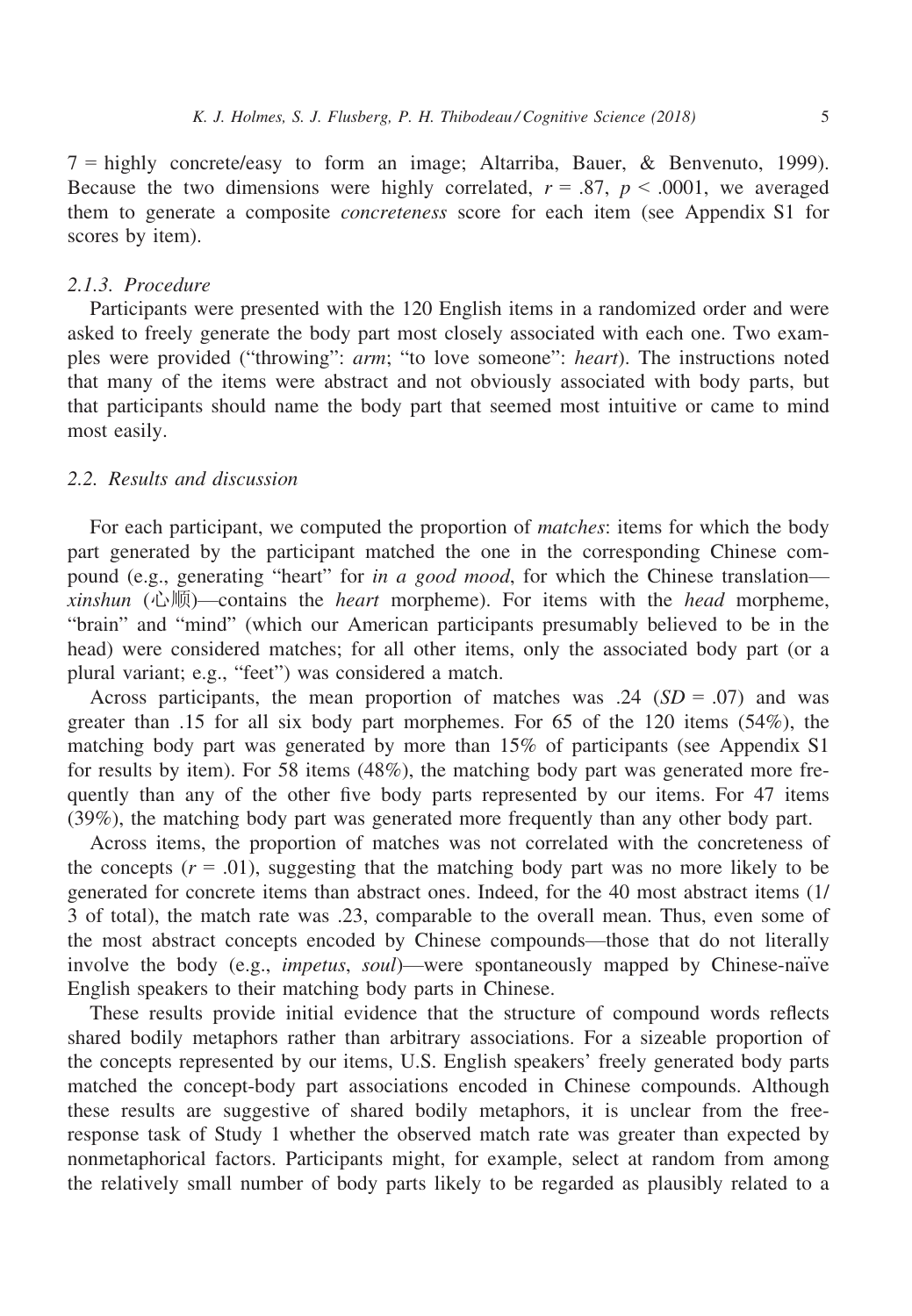given concept. Or they might rely on their implicit knowledge of the distributional properties of English, generating the body part most semantically related to a given concept based on contextual similarity alone. Our next study addressed these possibilities by using a forced-choice paradigm to test whether participants' match rates exceeded those expected by random selection and by semantic relatedness.

## 3. Study 2

In Study 2, U.S. English-speaking participants were asked to select which of several body parts was most closely associated with the concepts used in Study 1. We compared participants' rates of selecting the matching body part to those expected by (a) random selection from the options provided and (b) selection based on the semantic relatedness of the concept and body part terms, obtained from latent semantic analysis (LSA) of word co-occurrences in a corpus of English text (Landauer & Dumais, 1997).

# 3.1. Method

#### 3.1.1. Participants

Eighty-seven English-speaking U.S. adults (48% female;  $M_{\text{age}}$ : 37) were recruited on Amazon Mechanical Turk. None reported knowledge of Chinese.

#### 3.1.2. Materials and procedure

Participants were presented with the 120 items from Study 1 in a randomized order and were asked to decide which of the six body parts (presented in the top row of a matrix table) was most closely associated with each item. The left-right order of the body parts was counterbalanced across participants. Participants were instructed to select the body part that seemed most intuitive or came to mind most easily from among the six options, even if they felt that none of them was necessarily a good choice.

## 3.2. Results and discussion

The mean proportion of matches was .33 ( $SD = .08$ ). This match rate was roughly twice the value expected by random selection from six alternatives (.167) and differed significantly from that value,  $t(86) = 19.39$ ,  $p < .0001$ ,  $d = 2.08$ . The proportion of matches was significantly higher than expected by random selection for each of the six body parts ( $ps < .0001$ ; see Fig. 1) and for 96 of the 120 items (80%;  $\chi^2 s > 4.65$ ,  $ps < .05$ ; see Appendix S1 for results by item in Studies 2 and 3 combined). Across  $ps < .05$ ; see Appendix S1 for results by item in Studies 2 and 3 combined). Across items, match rates were positively correlated with those of the free-response task of Study 1,  $r(118) = .85$ ,  $p < .0001$ , suggesting that the two tasks tapped similar intuitions about concept–body part associations.

To assess whether participants' choices could be explained by semantic relatedness, we first obtained an LSA-based measure of contextual similarity for all pairwise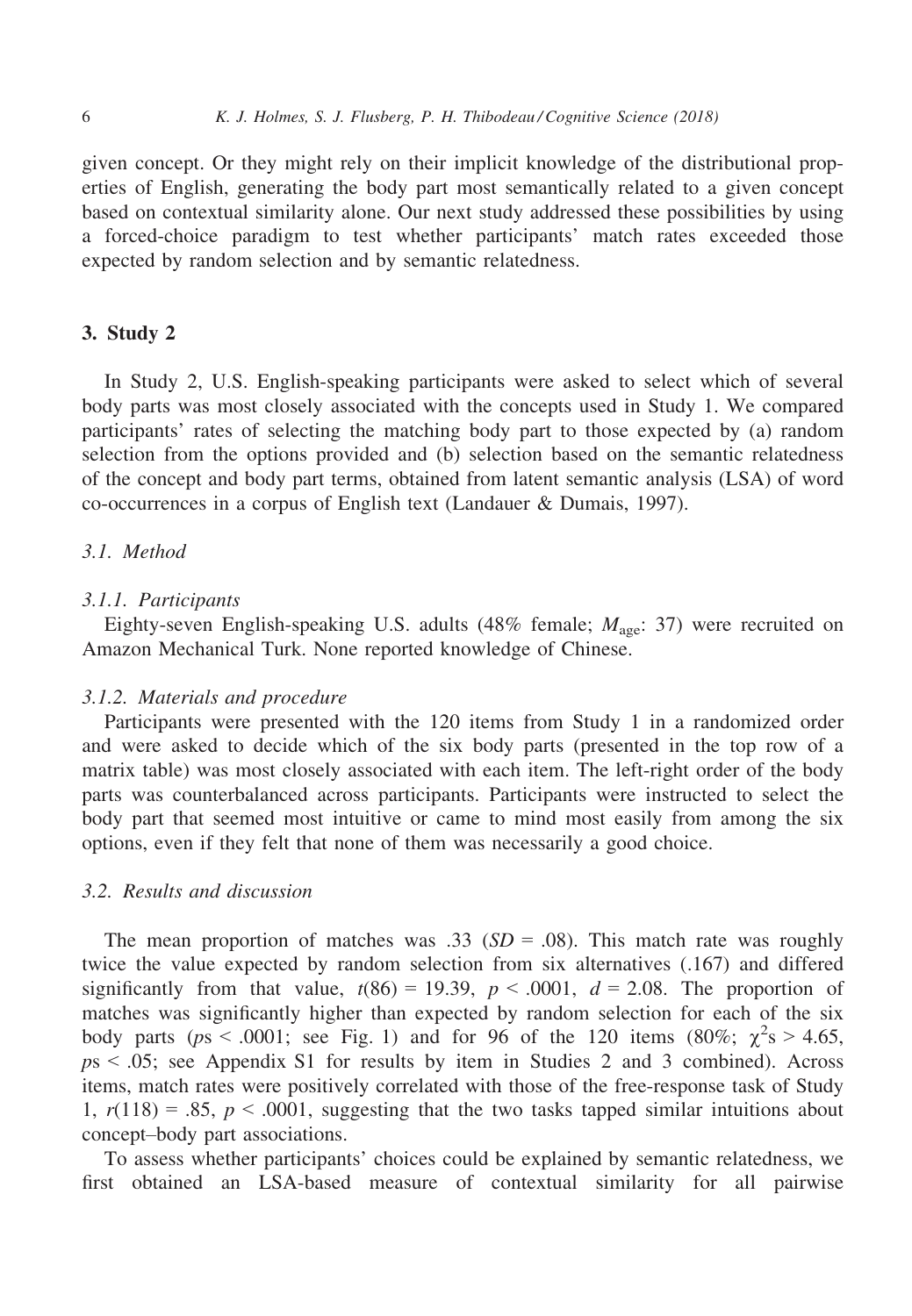

Fig. 1. Mean proportion of matches by body part in Study 2. The dashed line indicates the value expected by random selection. Error bars represent SEM.

combinations of the 120 concepts and six body part terms from the LSA website ([http://](http://lsa.colorado.edu) [lsa.colorado.edu\)](http://lsa.colorado.edu), yielding six similarity values for each concept (one for each body part) ranging from  $-1$  to 1. This value indicates the likelihood that the body part term appears in the same linguistic context as the word or phrase denoting the concept. Across items, the contextual similarity of the matching body part  $(M = .18, SD = .12)$  was significantly higher than the mean contextual similarity of the other five alternatives  $(M = .16, )$  $SD = .10$ ,  $t(119) = 2.02$ ,  $p = .049$ ,  $d = .19$ . These results suggest that the English translations of Chinese compounds are more semantically related to their constituent body parts than to other body parts.<sup>2</sup>

We then tested whether this LSA-based measure of semantic relatedness could account for participants' match rates. We operationalized selection for each item based on semantic relatedness alone as the contextual similarity of the matching body part term divided by the sum of the similarity values of all six body part terms for that item (see LSA column in Appendix S1). A by-item analysis indicated that participants' match rates were significantly higher than expected by semantic relatedness  $(M = .18)$ ,  $t(119) = 6.68$ ,  $p \leq 0.0001$ ,  $d = 0.68$ , suggesting that semantic relatedness cannot fully account for participants' judgments.

Across items, the proportion of matches was not correlated with concreteness  $(r = -.06)$ . For the 40 most abstract items, the match rate was .34, comparable to the overall mean and indicating that above-chance selection of the matching body part was not limited to concepts that literally involve the body.

These results provide further evidence that compound words reflect shared bodily metaphors. Even for highly abstract concepts, participants selected the matching body part significantly more often than expected by random selection or semantic relatedness. These results extend the findings of Study 1 by showing that nonmetaphorical factors cannot account for participants' selections. However, both studies included only U.S. English speakers. If compound words truly reflect shared bodily metaphors, speakers of other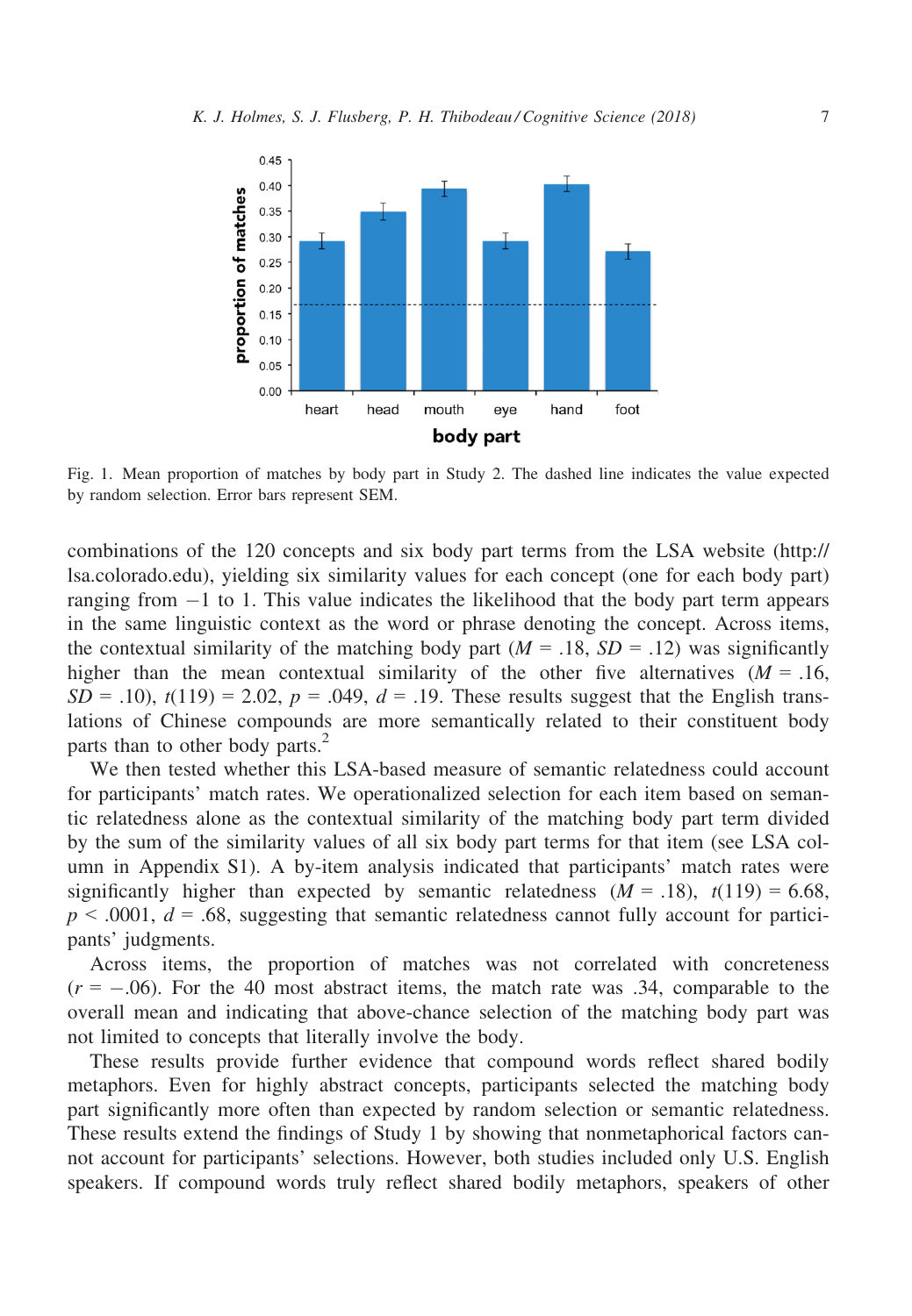languages and cultures should perform similarly. Testing other populations raises an additional possibility: that the concept-body part associations encoded in a language's compounds, while intuitive to people unfamiliar with the language, are even more intuitive to native speakers, for whom the associations are habitually reinforced (Dolscheid, Shayan, Majid, & Casasanto, 2013; Holmes, Moty, & Regier, 2017). Accordingly, our final study investigated both the cross-cultural robustness of our findings and the possibility of heightened sensitivity to concept-body part associations in speakers of a language in which those associations are codified in compounds (i.e., native Chinese speakers).

# 4. Study 3

In Study 3, we compared intuitions about concept-body part associations in English speakers in the United States, English speakers in India, and native Chinese speakers in Hong Kong, using the forced-choice task from Study 2. All groups were tested in English, precluding any differences in stimuli or instructions that might account for the results (Boroditsky et al., 2003).

### 4.1. Method

The U.S. English speakers ( $n = 74$ ; 66% female;  $M_{\text{age}}$ : 20) and Hong Kong Chinese speakers ( $n = 76$ ; 38% female;  $M_{\text{age}}$ : 20) were undergraduates at SUNY Purchase College and Lingnan University, respectively. The Indian English speakers ( $n = 89$ ; 74% female;  $M_{\text{age}}$ : 32) were recruited on Amazon Mechanical Turk. Most of the U.S. participants (97%) were native English speakers, and most of the other participants (Indian: 61%; Chinese: 92%) were nonnative English speakers. No U.S. or Indian participants reported knowledge of Chinese. All participants completed the forced-choice task from Study 2.

#### 4.2. Results and discussion

Across groups, the mean proportion of matches (.29;  $SD = .08$ ) was significantly higher than expected by random selection overall,  $t(238) = 24.15$ ,  $p < .0001$ ,  $d = 1.56$ , for each of the six body parts ( $ps < .0001$ ; see Fig. 2), and for 73 of the 120 items (61%;  $\chi^2$ s > 4.45, ps < .05; see Appendix S1). Match rates were also significantly higher than<br>expected by semantic relatedness (assessed using I SA as in Study 2)  $t(119) = 6.65$ expected by semantic relatedness (assessed using LSA as in Study 2),  $t(119) = 6.65$ ,  $p < .0001, d = .65.$ 

In addition to these overall effects, a one-way ANOVA on match rates by group revealed significant group differences,  $F(2, 236) = 8.45$ ,  $p < .001$ ,  $\eta_p^2 = .07$ . Contrary to the possibility that Chinese speakers are especially sensitive to the associations encoded in Chibility that Chinese speakers are especially sensitive to the associations encoded in Chinese compounds, the U.S. English speakers had significantly higher match rates than either of the other groups ( $ps < .001$ ), which did not differ significantly ( $p > .6$ ). As shown in Fig. 2, group differences were observed for all but the heart items, perhaps due to greater knowledge of semantic relatedness in the U.S. native English speakers (see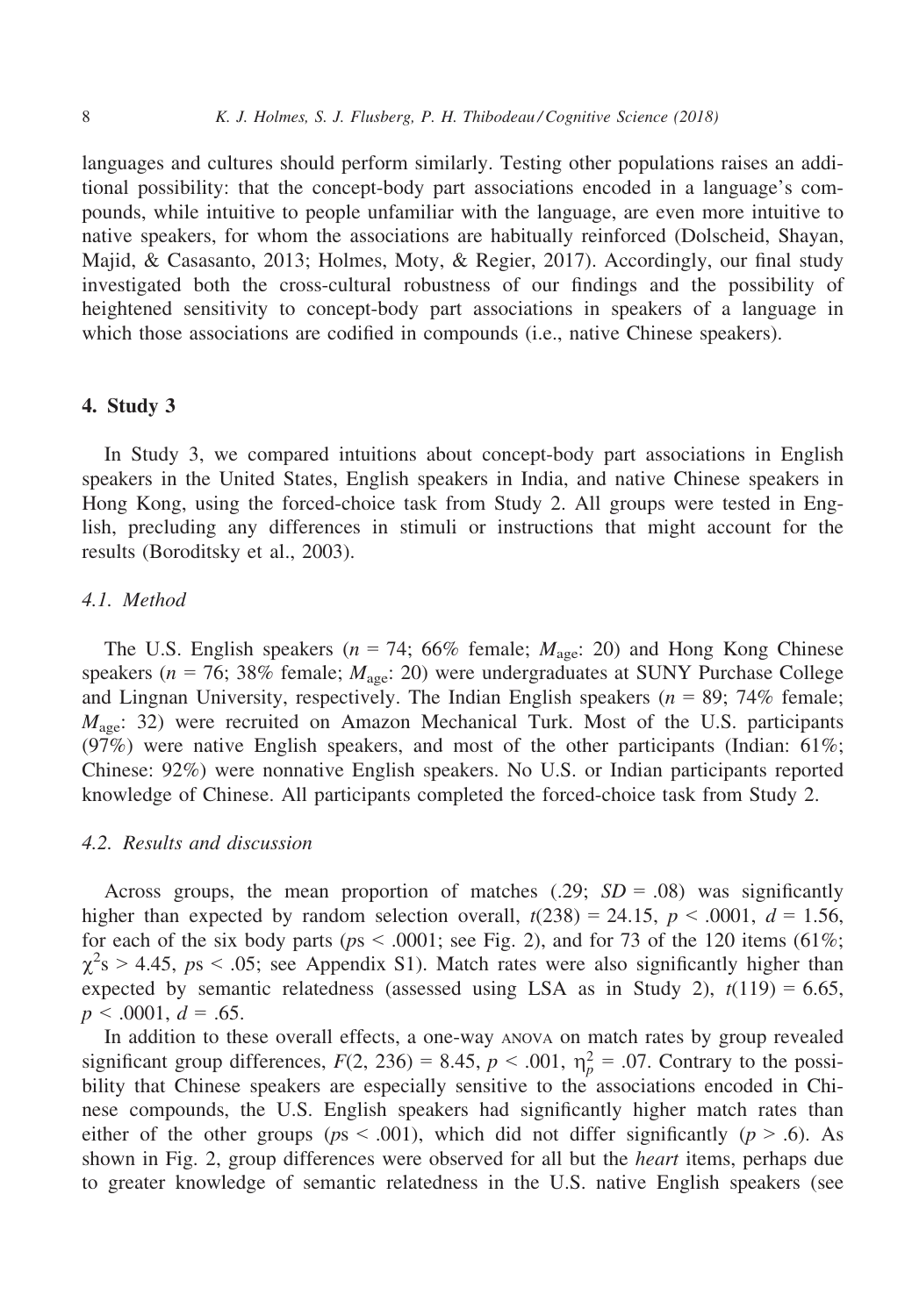

Fig. 2. Mean proportion of matches by group and body part in Study 3. The dashed line indicates the value expected by random selection. Error bars represent SEM.

General Discussion). Nevertheless, the match rates of the Indian  $(M = .27)$  and Chinese  $(M = .28)$  groups were significantly higher than expected by random selection or semantic relatedness (all  $ps < .0001$ ), and the match rates of all three groups were highly correlated across items (all  $rs > .8$ ), indicating substantial cross-group agreement.

Once again, the proportion of matches was not correlated with concreteness  $(r = -.07)$ . For the 40 most abstract items, the match rate was .30, comparable to the overall mean. These results show that our findings apply not only to U.S. English speakers, but also to speakers of other languages and cultures. All groups selected the matching body part significantly more often than expected by nonmetaphorical factors, providing further evidence that compounds reflect shared bodily metaphors.

## 5. General discussion

The body offers a rich source domain for talking about everything from *mouths* of rivers and legs of tables to more complex notions like getting something off your chest or having a nose for mystery. Indeed, many useful words have been generated by combining a body part with another morpheme to create a new semantic unit, like armchair, foothill, and heartstring. In three studies, we used a cross-linguistic method to investigate whether compound words like these reflect bodily metaphors shared across speakers of different languages and cultures.

We found that U.S. English speakers associated the English translations of 120 Chinese compounds with their constituent body parts more frequently than other body parts in a free-response task, and at rates well above chance in a forced-choice task, even for compounds with highly abstract meanings (e.g., moral purity, pretext). English speakers in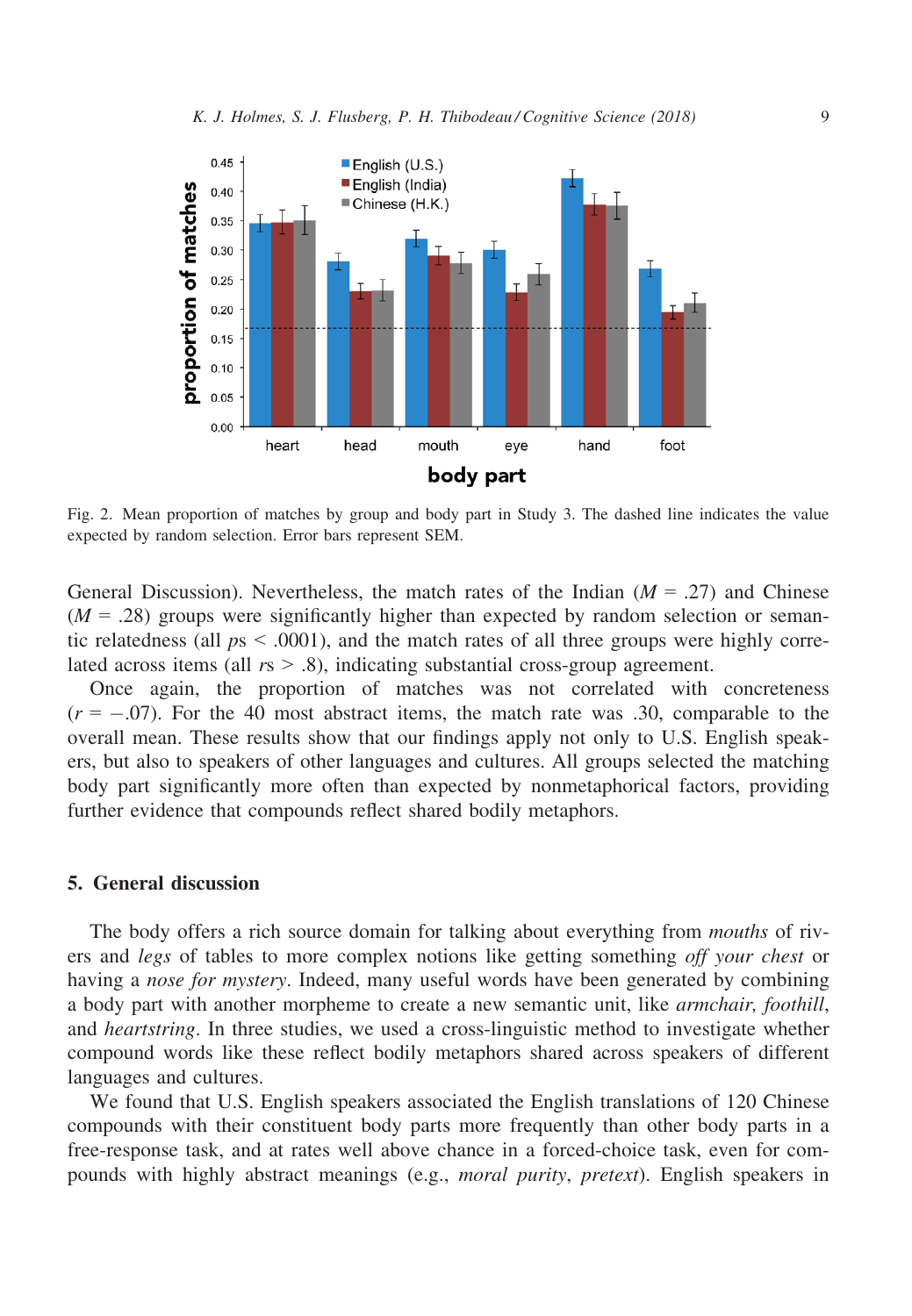India and Chinese speakers in Hong Kong also had above-chance match rates, albeit lower than those of the U.S. participants. This group difference may simply reflect greater knowledge of the distributional properties of English in our majority native-English U.S. group, offsetting any heightened sensitivity to the Chinese-based associations in Chinese speakers—a limitation of testing all participants in English. Importantly, all groups selected the matching body part at rates above and beyond that expected by the semantic relatedness of the concept and body part terms in our English stimuli, as measured by LSA. These results indicate that participants' selections, though perhaps driven in part by knowledge of language statistics, were based on more than such knowledge—namely, we suggest, on cross-culturally shared metaphorical mappings between concepts and the body that are manifested in the compound words of Chinese. $3$ 

How are these shared mappings mentally represented? One possibility is that the mappings constitute implicit associations stored in long-term memory, perhaps instantiated as sensorimotor simulations involving specific body parts (Glenberg & Kaschak, 2002). Indeed, even abstract mentalistic words (e.g., thought, logic) have been found to activate face motor areas of the brain (Dreyer & Pulvermüller, 2018), possibly because they recruit the embodied mechanism of inner speech (Borghi & Zarcone, 2016). However, our results do not necessarily imply the existence of stored representations. Another possibility is that participants constructed mappings on the fly by relying on prior embodied experience to infer the similarity between concepts and body parts (Bowdle & Gentner, 2005). From this perspective, our tasks may be seen as mirroring the process by which body-based compounds are formed in a language; that is, an individual faced with generating or selecting a body part for a target concept may rely on the same sensorimotor-based knowledge considered by entire language communities when settling on a conventionalized word for the concept (Boster, 1986). In this way, our findings suggest that metaphorical mappings embedded in the structure of a language's compounds are also reflected in the cognitive strategies by which speakers of different languages connect meaning to the body. These results offer new insights into the universality of (and variation in) bodily metaphors across cultures that go beyond evidence based on linguistic analyses alone  $(e.g., Köveces,$ 2005; Yu, 2008).

# Acknowledgments

We thank Victoria Yeung for help with data collection, Quinn Husney for coding assistance, and Katlyn Frey for helpful discussion.

# **Notes**

1. Following Lakoff and Johnson (1980), we consider any mapping (in current speakers' minds) between body parts and concepts that do not literally involve body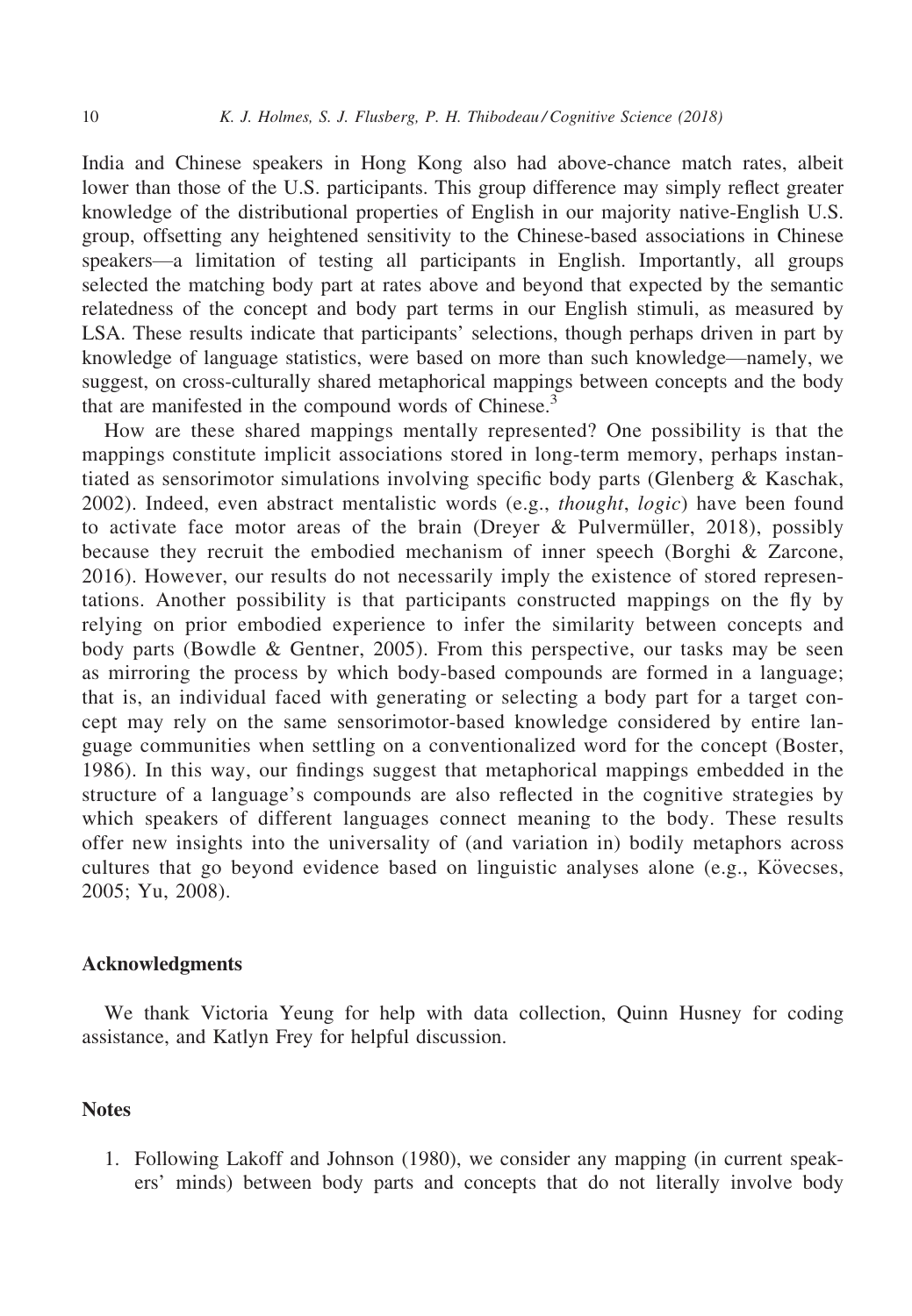parts to be metaphoric in nature. Our studies explore the cross-cultural consistency of such mappings, but not how the mappings originally came to be encoded in any particular language's compounds (e.g., arising from metaphor and/or nonmetaphoric forces such as metonymy).

- 2. The contextual similarity of concepts and their Chinese-associated body parts in English might itself be driven by shared bodily metaphors. However, without nonlinguistic corroboration, this claim is subject to the same critique of linguistic evidence discussed in the Introduction.
- 3. Although we suggest that many concept-body part mappings are shared across cultures (and may be expressed in compounds or other linguistic devices), others are clearly culture-specific (e.g., the association between thinking and the mid-torso in Japanese Sign Language; Wilcox, 2005).

### References

- Altarriba, J., Bauer, L. M., & Benvenuto, C. (1999). Concreteness, context availability, and imageability ratings and word associations for abstract, concrete, and emotion words. Behavior Research Methods, Instruments, & Computers, 31, 578–602. [https://doi.org/10.3758/BF03200738.](https://doi.org/10.3758/BF03200738)
- Borghi, A. M., & Zarcone, E. (2016). Grounding abstractness: Abstract concepts and the activation of the mouth. Frontiers in Psychology, 7, 1498. [https://doi.org/10.3389/fpsyg.2016.01498.](https://doi.org/10.3389/fpsyg.2016.01498)
- Boroditsky, L., Schmidt, L. A., & Phillips, W. (2003). Sex, syntax, and semantics. In D. Gentner & S. Goldin-Meadow (Eds.), *Language in mind: Advances in the study of language and thought* (pp. 61–79). Cambridge, MA: MIT Press.
- Boster, J. (1986). Can individuals recapitulate the evolutionary development of color lexicons? Ethnology, 25, 61–74. [https://doi.org/10.2307/3773722.](https://doi.org/10.2307/3773722)
- Bowdle, B. F., & Gentner, D. (2005). The career of metaphor. Psychological Review, 112, 193–216. [https://d](https://doi.org/10.1037/0033-295X.112.1.193) [oi.org/10.1037/0033-295X.112.1.193.](https://doi.org/10.1037/0033-295X.112.1.193)
- Brunyé, T. T., Gardony, A., Mahoney, C. R., & Taylor, H. A. (2012). Body-specific representations of spatial location. Cognition, 123, 229–239. [https://doi.org/10.1016/j.cognition.2011.07.013.](https://doi.org/10.1016/j.cognition.2011.07.013)
- Buhrmester, M., Kwang, T., & Gosling, S. D. (2011). Amazon's Mechanical Turk: A new source of inexpensive, yet high-quality, data? Perspectives on Psychological Science, 6, 3–5. [https://doi.org/10.1177/](https://doi.org/10.1177/1745691610393980) [1745691610393980](https://doi.org/10.1177/1745691610393980).
- Casasanto, D. (2009). When is a linguistic metaphor a conceptual metaphor? In V. Evans & S. Pourcel (Eds.), New directions in cognitive linguistics (pp. 127–145). Amsterdam: John Benjamins.
- Crawford, L. E., Margolies, S. M., Drake, J. T., & Murphy, M. E. (2006). Affect biases memory of location: Evidence for the spatial representation of affect. Cognition & Emotion, 20, 1153–1169. [https://doi.org/10.](https://doi.org/10.1080/02699930500347794) [1080/02699930500347794](https://doi.org/10.1080/02699930500347794).
- Dolscheid, S., Shayan, S., Majid, A., & Casasanto, D. (2013). The thickness of musical pitch: Psychophysical evidence for linguistic relativity. Psychological Science, 24, 613–621. [https://doi.org/10.1177/](https://doi.org/10.1177/0956797612457374) [0956797612457374](https://doi.org/10.1177/0956797612457374).
- Dreyer, F. R., & Pulvermüller, F. (2018). Abstract semantics in the motor system? An event-related fMRI study on passive reading of semantic word categories carrying abstract emotional and mental meaning. Cortex, 100, 52–70. [https://doi.org/10.1016/j.cortex.2017.10.021.](https://doi.org/10.1016/j.cortex.2017.10.021)
- Flusberg, S. J., Shapiro, D., Collister, K. B., & Thibodeau, P. H. (2016). Environmental orientation affects emotional expression identification. In A. Papafragou, D. Grodner, D. Mirman, & J. C. Trueswell (Eds.), Proceedings of the 38th annual conference of the Cognitive Science Society (pp. 2315–2320). Austin, TX: Cognitive Science Society.